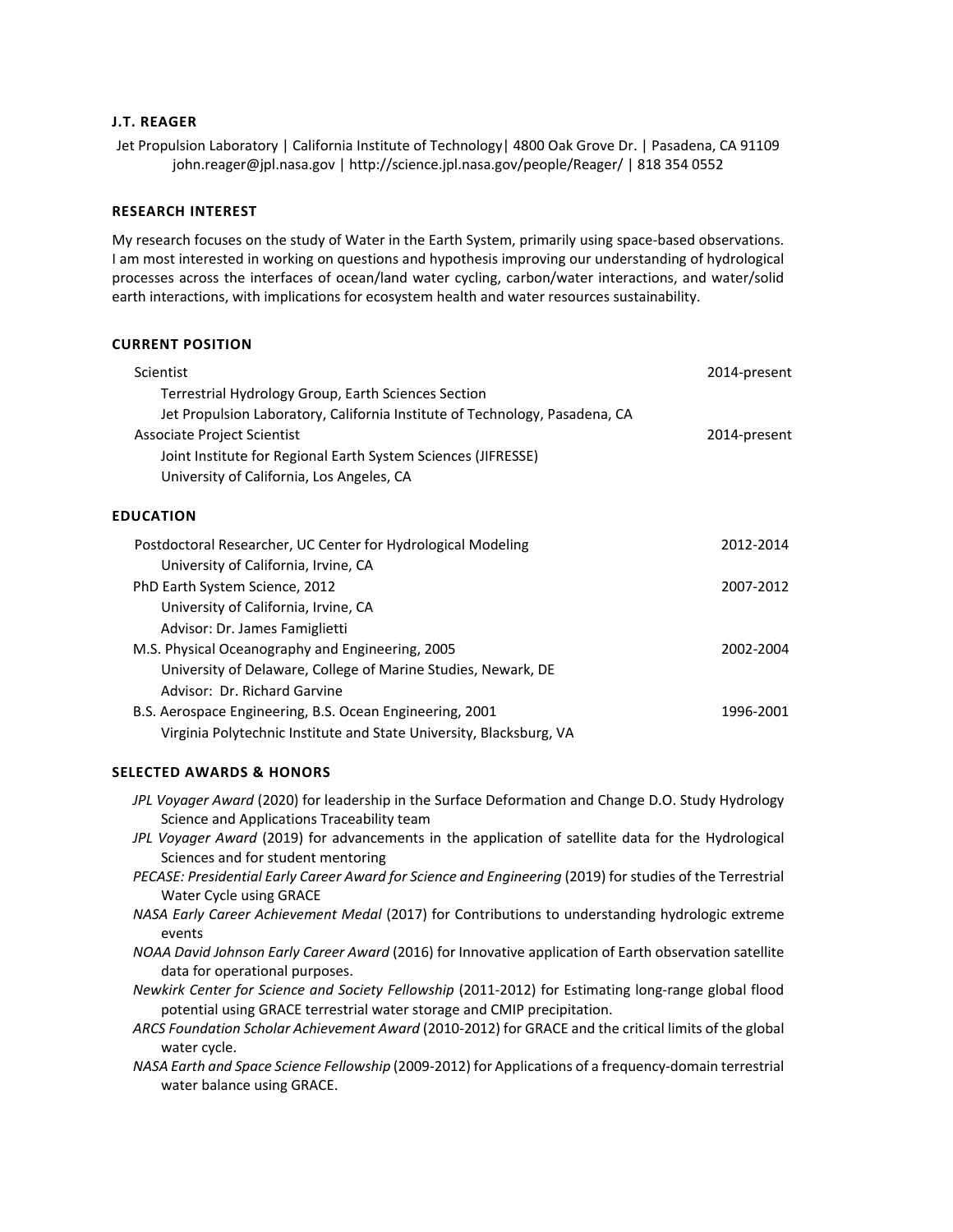### **FUNDED GRANTS AND PROJECTS (CURRENT)**

- *PI*: NASA GRACE‐FO Science Team [2019‐2022] *for* Advancing groundwater science using GRACE.
- *PI:* NASA Applied Sciences Water Resources [2019‐2022] California groundwater: relating long‐term subsidence and depletion in the Central Valley
- *JPL‐PI/Co‐I:* NASA Sea Level Rise Change Team [2020‐2022] *for* Sea Level Extreme Events [PI: Piecuch]
- *NASA Applied Sciences Deputy Project Applications Lead* [2015‐present] for the NASA GRACE and GRACE‐ Follow On missions

### **FUNDED GRANTS AND PROJECTS (PREVIOUS)**

- *PI:* JPL Topical Research & Technological Development [2017‐2018]‐ The JPL Fire Danger Assessment System (FDAS)
- *PI:* NASA Science Utilization of SMAP (SUSMAP) [2016‐2019] *for* SMAP observations to trace the lifecycle of hydrologic extreme events from land to ocean.
- *PI*: NASA GRACE Science Team [2016‐2019] *for* Advancing the science on hydrologic states using GRACE: The role of terrestrial water storage in extreme events.
- *Co‐I:* NASA Sea Level Rise Change Team [2017‐2020] *for* Predicting Decadal Sea Level [PI: Hamlington]
- *Co‐I:*  NASA Ocean Surface Topography Science Team [2017‐2020] *for* The Role of Decadal Climate Variability in Global and Regional Sea Level Change [PI: Hamlington].
- *Co‐I*: NASA GRACE Science Team [2016‐2019] *for* Combining GRACE and GRACE‐FO measurements with in‐situ GNSS displacements to gain increased spatial resolution of mass flux signals [PI: Wiese].
- *Co‐I*: NASA GRACE Science Team [2016‐2019] *for* Using GRACE to advance precipitation analysis in cold regions [PI: Behrangi].
- *Co‐I:* NASA Precipitation Measurement Mission [2016‐2019] for PMM for Improved Forcing in Hyper‐ Resolution Land Surface Models [PI: Famiglietti]

## **PEER‐REVIEWED PUBLICATIONS**

*Citations: 4066; H‐index: 27; i10‐index: 45 (as of 08/2021)* 

- 1. Farahmand, A., **Reager, J. T.**, & Madani, N. (**2021**). Drought Cascade in the Terrestrial Water Cycle: Evidence from Remote Sensing. *Geophysical Research Letters*, e2021GL093482.
- 2. Pascolini‐Campbell, M., **Reager, J. T.**, Chandanpurkar, H. A., & Rodell, M. (**2021**). A 10 per cent increase in global land evapotranspiration from 2003 to 2019. *Nature*, *593*(7860), 543‐547.
- 3. Chandanpurkar, H. A., **Reager, J. T.**, Famiglietti, J. S., Nerem, R. S., Chambers, D. P., Lo, M. H., ... & Syed, T. H. (**2021**). The seasonality of global land and ocean mass and the changing water cycle. *Geophysical Research Letters*, *48*(7), e2020GL091248.
- 4. Massoud, E. C., Bloom, A. A., Longo, M., **Reager, J. T.**, Levine, P. A., & Worden, J. R. (**2021**). Information content of soil hydrology in the Amazon as informed by GRACE. *Hydrology and Earth System Sciences Discussions*, 1‐28.
- 5. Singh, A., **Reager, J. T**., & Behrangi, A. (**2021**). Estimation of hydrological drought recovery based on precipitation and Gravity Recovery and Climate Experiment (GRACE) water storage deficit. *Hydrology and Earth System Sciences*, *25*(2), 511‐526.
- 6. Worden, J., Saatchi, S., Keller, M., Bloom, A., Fu, R., Worden, S., **Reager, J.T.**, ... & Schimel, D. (**2021**). Satellite Observations of the Tropical Terrestrial Carbon Balance and Interactions with the Water Cycle During the 21st Century. *Reviews of Geophysics*, e2020RG000711.
- 7. Bloom, A.A., Bowman, K.W., Liu, J., Konings, A.G., Worden, J.R., Parazoo, N.C., Meyer, V., **Reager, J.T.**, Worden, H.M., Jiang, Z. and Quetin, G.R. (**2020**). Lagged effects regulate the inter‐annual variability of the tropical carbon balance. *Biogeosciences*, *17*(24), pp.6393‐6422.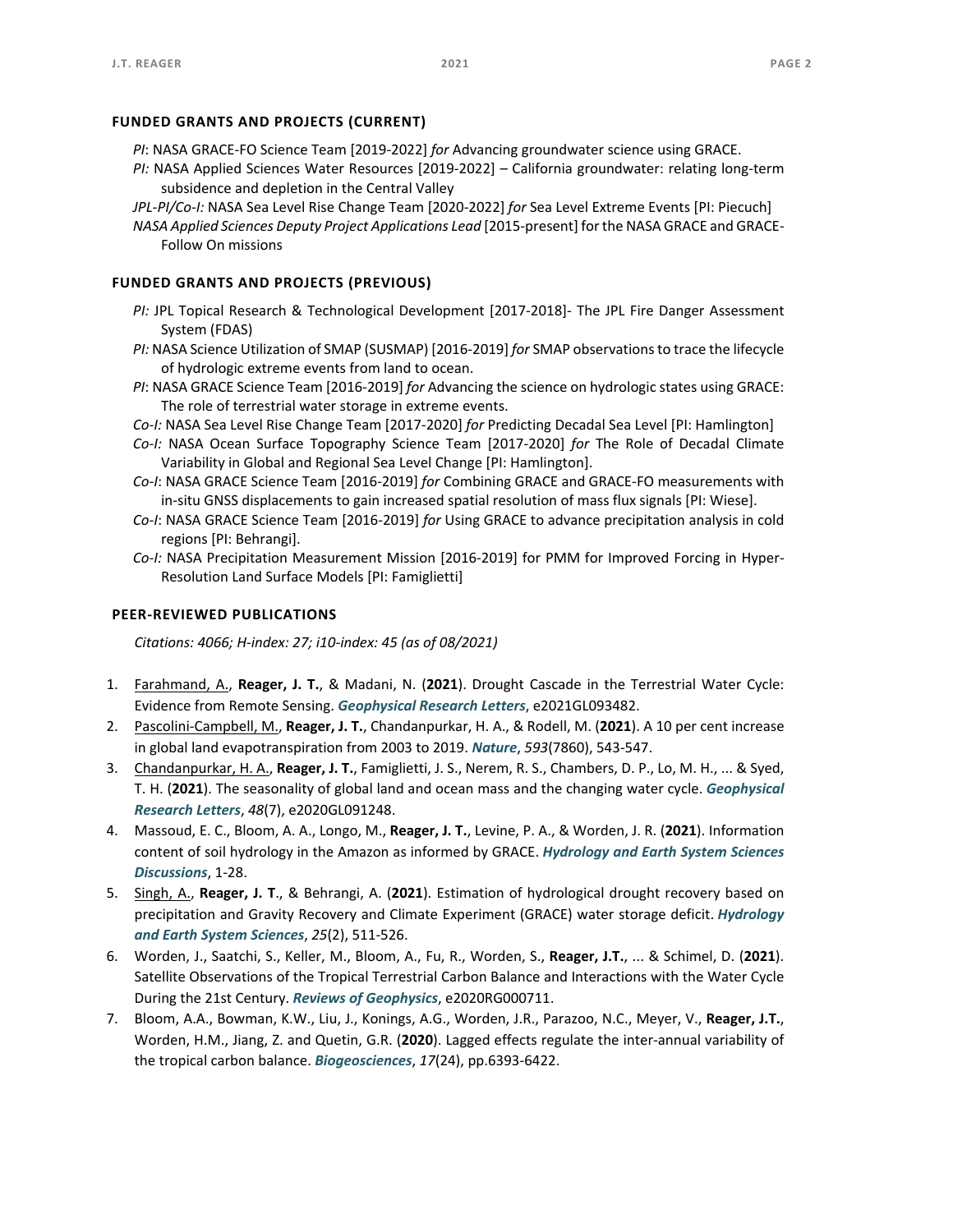- 8. Sharma, D., Patnaik, S., Biswal, B., & **Reager, J. T.**  (**2020**). Characterization of Basin‐Scale Dynamic Storage–Discharge Relationship Using Daily GRACE Based Storage Anomaly Data. *Geosciences*, *10*(10), 404.
- 9. Hamlington, B. D., Gardner, A. S., Ivins, E., Lenaerts, J. T., **Reager, J. T**., Trossman, D. S., ... & Beckley, B. D. (2020). Understanding of Contemporary Regional Sea-Level Change and the Implications for the Future. *Reviews of Geophysics*, *58*(3), e2019RG000672.
- 10. Wu, W. Y., Lo, M. H., Wada, Y., Famiglietti, J. S., **Reager, J. T.**, Yeh, P. J. F., ... & Yang, Z. L. (**2020**). Divergent effects of climate change on future groundwater availability in key mid-latitude aquifers. *Nature communications*, *11*(1), 1‐9.
- 11. Hamlington, B. D., Piecuch, C. G., **Reager, J. T**., Chandanpurkar, H., Frederikse, T., Nerem, R. S., ... & Cheon, S. H. (**2020**). Origin of interannual variability in global mean sea level. *Proceedings of the National Academy of Sciences*.
- 12. Sadeghi, M., Lun Gao, Ardeshir Ebtehaj, Jean‐Pierre Wigneron, Wade T Crow, **John T Reager**, Arthur W Warrick (**2020**) Retrieving Global Surface Soil Moisture from GRACE Satellite Gravity Data. *Journal of Hydrology*.
- 13. Stephens, G. L., Slingo, J. M., Rignot, E., **Reager, J. T.**, Hakuba, M. Z., Durack, P. J., ... & Rocca, R. (**2020**). Earth's water reservoirs in a changing climate. *Proceedings of the Royal Society A*, *476*(2236), 20190458.
- 14. Farahmand, A., Stavros, E. N., **Reager, J. T.,** Behrangi, A., Randerson, J. T., & Quayle, B. (**2020**). Satellite hydrology observations as operational indicators of forecasted fire danger across the contiguous United States. *Natural Hazards and Earth System Sciences*, *20*(4), 1097‐1106.
- 15. Charlotte M Emery, Cédric H David, Konstantinos M Andreadis Michael J Turmon, **John T Reager**, Jonathan M Hobbs, Ming Pan, James S Famiglietti, Edward Beighley, Matthew Rodell (**2020**) Underlying Fundamentals of Kalman Filtering for River Network Modeling. *Journal of Hydrometeorology*.
- 16. Lucey, J. T., Reager, J. T., & Lopez, S. R. (**2020**). Global partitioning of runoff generation mechanisms using remote sensing data. *Hydrology & Earth System Sciences*, *24*(3).
- 17. Massoud, E., Turmon, M., **Reager, J.,** Hobbs, J., Liu, Z., & David, C. H. (**2020**). Cascading Dynamics of the Hydrologic Cycle in California Explored through Observations and Model Simulations. *Geosciences*, 10(2), 71.
- 18. Pascolini‐Campbell, M. A., **Reager, J. T.**, & Fisher, J. B. (**2020**). GRACE‐based mass conservation as a validation target for basin‐scale evapotranspiration in the contiguous United States. *Water Resources Research*, *56*(2), e2019WR026594.
- 19. Salguero, J., Li, J., Farahmand, A., & **Reager, J. T.** (**2020**). Wildfire Trend Analysis over the Contiguous United States Using Remote Sensing Observations. *Remote Sensing*, *12*(16), 2565.
- 20. Farahmand, A., Stavros, E. N., **Reager, J. T.**, & Behrangi, A. (**2020**). Introducing Spatially Distributed Fire Danger from Earth Observations (FDEO) Using Satellite‐Based Data in the Contiguous United States. *Remote Sensing*, *12*(8), 1252.
- 21. Singh, A., **Reager, J. T.**, & Behrangi, A. (**2019**). Estimation of hydrological drought recovery based on GRACE water storage deficit. *Hydrology and Earth System Sciences Discussions*, 1‐23.
- 22. Sehler, R., Li, J., **Reager, J. T.,** & Ye, H. (**2019**). Investigating Relationship Between Soil Moisture and Precipitation Globally Using Remote Sensing Observations. *Journal of Contemporary Water Research & Education*, 168(1), 106‐118.
- 23. Yang, Y., Lin, P., Fisher, C.K., Turmon, M., Hobbs, J., Emery, C.M., **Reager, J.T.**, David, C.H., Lu, H., Yang, K. and Hong, Y. (**2019**). Enhancing SWOT discharge assimilation through spatiotemporal correlations. *Remote Sensing of Environment*, 234, 111450.
- 24. Chandanpurkar, H. A., Fasullo, J. T., **Reager, J. T.**, Nerem, R. S., & Famiglietti, J. S. (**2019**). Asymmetric Response of Land Storage to ENSO Phase and Duration. *Water*, *11*(11), 2249.
- 25. Morris, M., Chew, C., **Reager, J. T.**, Shah, R., & Zuffada, C. (**2019**). A novel approach to monitoring wetland dynamics using CYGNSS: Everglades case study. *Remote Sensing of Environment*, *233*, 111417.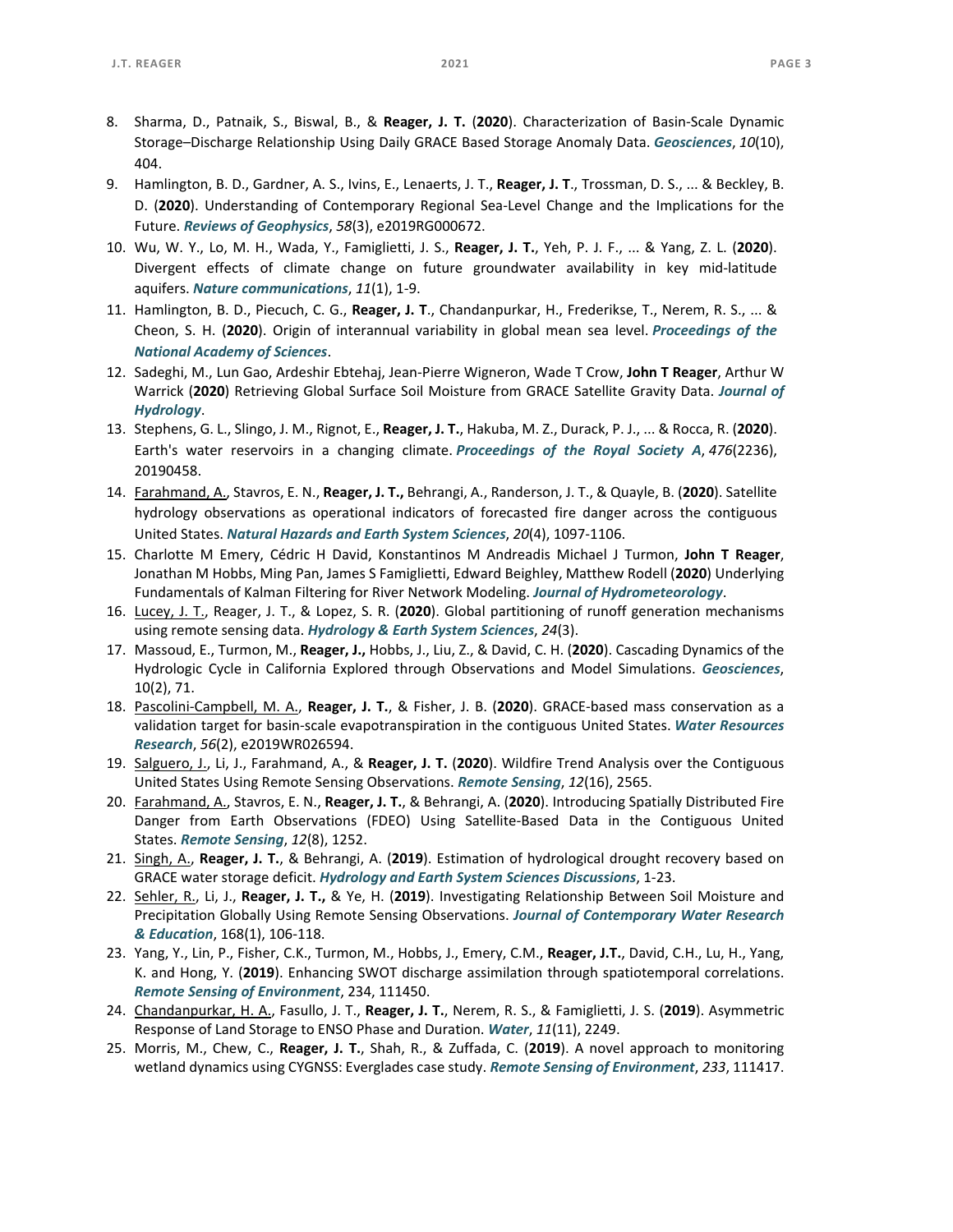- 27. David, C. H., Hobbs, J. M., Turmon, M. J., Emery, C. M., **Reager, J. T.,** & Famiglietti, J. S. (**2019**). Analytical Propagation of Runoff Uncertainty Into Discharge Uncertainty Through a Large River Network. *Geophysical Research Letters*, 46(14), 8102‐8113.
- 28. Fournier, S., **Reager, J. T.**, Dzwonkowski, B., & Vazquez‐Cuervo, J. (**2019**). Statistical Mapping of Freshwater Origin and Fate Signatures as Land/Ocean "Regions of Influence" in the Gulf of Mexico. *Journal of Geophysical Research: Oceans*, *124*(7), 4954‐4973.
- 29. Stampoulis, D., **Reager, J. T**., David, C. H., Andreadis, K. M., Famiglietti, J. S., Farr, T. G., ... & Lundgren, P. R. (**2019**). Model‐data fusion of hydrologic simulations and GRACE terrestrial water storage observations to estimate changes in water table depth. *Advances in Water Resources*, *128*, 13‐27.
- 30. Sinha, D., Syed, T. H., & **Reager, J. T.** (**2019**). Utilizing combined deviations of precipitation and GRACE‐ based terrestrial water storage as a metric for drought characterization: A case study over major Indian river basins. *Journal of Hydrology*, *572*, 294‐307.
- 31. Hamlington, B. D., **Reager, J. T.**, Chandanpurkar, H., & Kim, K. Y. (**2019**). Amplitude Modulation of Seasonal Variability in Terrestrial Water Storage. *Geophysical Research Letters*, *46*(8), 4404‐4412.
- 32. Tapley, B. D., Watkins, M. M., Flechtner, F., Reigber, C., Bettadpur, S., Rodell, M., ... & **Reager, J. T.** (**2019**). Contributions of GRACE to understanding climate change. *Nature Climate Change*, 1.
- 33. Hamlington, Benjamin D., Se‐Hyeon Cheon, Christopher G. Piecuch, Kristopher B. Karnauskas, P. R. Thompson, K‐Y. Kim, **John T. Reager**, F. W. Landerer, and Thomas Frederikse. "The dominant global modes of recent internal sea level variability." *Journal of Geophysical Research: Oceans* 124, no. 4 (**2019**): 2750‐2768.
- 34. Purdy, A. J., David, C. H., Sikder, M., **Reager, J. T.**, Chandanpurkar, H., Jones, N. L., & Matin, M. A. (**2019**). An open-source tool to facilitate the processing of GRACE Observations and GLDAS outputs: An evaluation in Bangladesh. *Frontiers in Environmental Science*, *7*, 155.
- 35. Oaida, C.M., **J.T. Reager**, K.M. Andreadis, C.H. David, S.R. Levoe, T.H. Painter, K.J. Bormann, A.R. Trangsrud, M. Girotto, and J.S. Famiglietti (**2019**): A high‐resolution data assimilation framework for snow water equivalent estimation across the Western United States and validation with the Airborne Snow Observatory. *J. Hydrometeor.,* **0**.
- 36. Wang, J., Song, C., **Reager, J. T.,** Yao, F., Famiglietti, J. S., Sheng, Y., ... & Wada, Y. (**2018**). Recent global decline in endorheic basin water storages. *Nature geoscience*, *11*(12), 926.
- 37. Adhikari, S., Caron, L., Steinberger, B., **Reager, J. T.,** Kjeldsen, K. K., Marzeion, B., ... & Ivins, E. R. (**2018**). What drives 20th century polar motion?. *Earth and Planetary Science Letters*, *502*, 126‐132.
- 38. Behrangi, A., Gardner, A., **Reager, J. T.,** Fisher, J. B., Yang, D., Huffman, G. J., & Adler, R. F. (**2018**). Using GRACE to Estitmate Snowfall Accumulation and Assess Gauge Undercatch Corrections in High Latitudes. *Journal of Climate*, *31*(21), 8689‐8704.
- 39. Vazquez‐Cuervo, J., Fournier, S., Dzwonkowski, B., & **Reager, J.** (**2018**). Intercomparison of In‐Situ and Remote Sensing Salinity Products in the Gulf of Mexico, a River‐Influenced System. *Remote Sensing*, *10*(10), 1590.
- 40. Dzwonkowski, B., Fournier, S., **Reager, J. T.,** Milroy, S., Park, K., Shiller, A. M., ... & Sanial, V. (**2018**). Tracking sea surface salinity and dissolved oxygen on a river-influenced, seasonally stratified shelf, Mississippi Bight, northern Gulf of Mexico. *Continental Shelf Research*, *169*, 25‐33.
- 41. Dzwonkowski, B., Fournier, S., Park, K., Dykstra, S. L., & **Reager, J. T.** (**2018**). Water Column Stability and the Role of Velocity Shear on a Seasonally Stratified Shelf, Mississippi Bight, Northern Gulf of Mexico. *Journal of Geophysical Research: Oceans*, *123*(8), 5777‐5796.
- 42. Chew, C., **Reager, J. T.,** & Small, E. (**2018**). CYGNSS data map flood inundation during the 2017 Atlantic hurricane season. *Scientific Reports (Nature Publisher Group)***,** *8*, 1‐8.
- 43. Singh, A., Behrangi, A., Fisher, J. B., & **Reager, J. T.** (**2018**). On the Desiccation of the South Aral Sea Observed from Spaceborne Missions. *Remote Sensing*, *10*(5), 793.
- 44. Rodell, M., Famiglietti, J. S., Wiese, D. N., **Reager, J. T.,** Beaudoing, H. K., Landerer, F. W., & Lo, M. H. (**2018**). Emerging trends in global freshwater availability. *NATURE*, 1.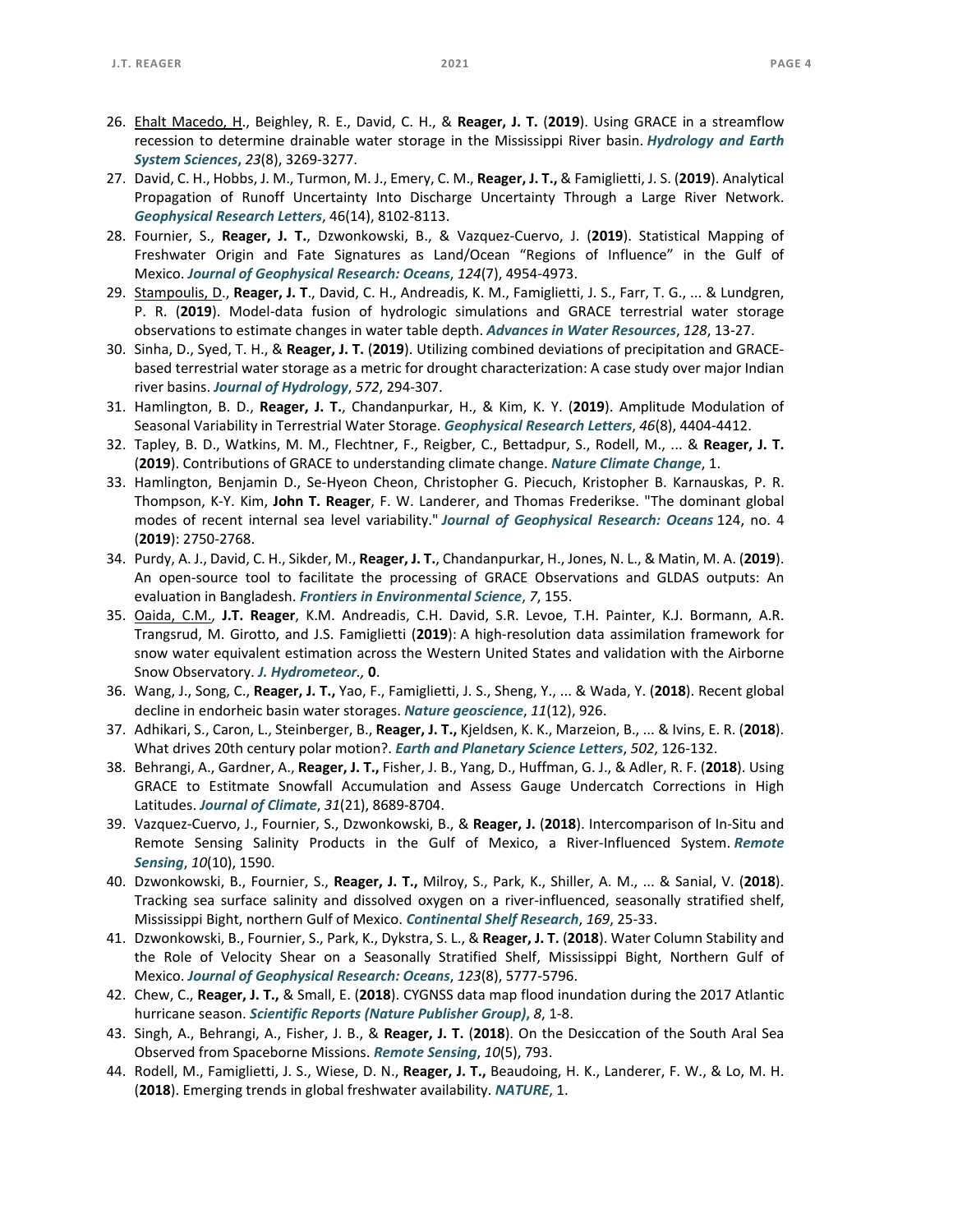- 45. Tourian, M. J., **Reager, J. T.,** & Sneeuw, N. (**2018**). The Total Drainable Water Storage of the Amazon River Basin: A First Estimate Using GRACE. *Water Resources Research*, *54*(5), 3290‐3312.
- 46. Hamlington, B. D., A. Burgos, P. R. Thompson, F. W. Landerer, C. G. Piecuch, S. Adhikari, L. Caron, **J. T. Reager**, and E. R. Ivins (**2018**) "Observation‐Driven Estimation of the Spatial Variability of 20th Century Sea Level Rise." *Journal of Geophysical Research: Oceans* 123, no. 3: 2129‐2140.
- 47. Jensen, D., **Reager, J. T.**, Zajic, B., Rousseau, N., Rodell, M., & Hinkley, E. (**2018**). The sensitivity of US wildfire occurrence to pre‐season soil moisture conditions across ecosystems. *Environmental research letters*, 13(1), 014021.
- 48. Taeb, A., **J.T. Reager,** V. Chandrasekaran and M. Turmon (**2017**) California reservoir drought sensitivity and exhaustion risk using statistical graphical models, *Water Resources Research.*
- 49. Chandanpurkar, H.A., **J.T. Reager**, J.S. Famiglietti and TH. Syed (**2017**) Satellite‐ and reanalysis‐based mass balance estimates of global continental discharge (1993‐2015), *Journal of Climate.*
- 50. Solander, K. C., **Reager, J. T.**, Wada, Y., Famiglietti, J. S., & Middleton, R. S. (**2017**). GRACE satellite observations reveal the severity of recent water over‐consumption in the United States. *Nature Scientific Reports*, *7*.
- 51. Hamlington, B.D., **J.T. Reager**, B. Leben and K. Karnauskas (**2017**) Mapping the causes and impacts of decadal sea level variability, *Science Advances*.
- 52. Sinha, D., T.H. Syed, J.S. Famiglietti, **J.T. Reager**, and R.C. Thomas (**2017**) Characterizing Drought in India Using GRACE Observations of Terrestrial Water Storage Deficit. *J. Hydrometeor.,* **18**, 381–396.
- 53. Behrangi, A., Gardner, A. S., **Reager, J. T**., & Fisher, J. B. (**2017**). Using GRACE to constrain precipitation amount over cold mountainous basins. *Geophysical Research Letters*, *44*(1), 219‐227.
- 54. Wada, Y., **Reager, J. T.**, Chao, B. F., Wang, J., Lo, M. H., Song, C., & Gardner, A. S. (**2016**). Recent Changes in Land Water Storage and its Contribution to Sea Level Variations. *Surveys in Geophysics*, 1‐22.
- 55. Fournier, S., **J.T. Reager**, T. Lee, C.H. David, J. Vazquez and M. Gierach (**2016**) A Texas flood from land to ocean observed by SMAP, *Geophysical Research Letters*.
- 56. Zuffada, C., Chew, C., Nghiem, S.V., Shah, R., Podest, E., Bloom, A.A., Koning, A., Small, E., Schimel, D., **Reager, J.T.** and Mannucci, A., (**2016**). Advancing Wetlands Mapping and Monitoring with GNSS Reflectometry. In *Living Planet Symposium*, 740, p. 83.
- 57. Wada, Y., M.‐H. Lo, **J.T. Reager** et al. (**2016**) Fate of water pumped from underground and contributions to sea level rise, *Nature Climate Change.*
- 58. Castle, S. S., **Reager, J. T**., Thomas, B. F., Purdy, A. J., Lo, M. H., Famiglietti, J. S., & Tang, Q. (**2016**). Remote detection of water management impacts on evapotranspiration in the Colorado River Basin. *Geophysical Research Letters*, *43*(10), 5089‐5097.
- 59. Richey, A. S., Thomas, B. F., Lo, M. H**., Reager, J. T.,** Famiglietti, J. S., Voss, K., et al.. (**2016**). Reply to comment by Sahoo et al. on "Quantifying renewable groundwater stress with GRACE". **Water Resources Research,** *52*(5), 4188‐4192.
- 60. Solander, K. C., **J. T. Reager**, and J. S. Famiglietti (**2016**), How well will the Surface Water and Ocean Topography (SWOT) mission observe global reservoirs?, *Water Resources Research,* 52, 2123‐2140.
- 61. Solander, K.C., **J.T. Reager**, B.F. Thomas, C.H. David and J.S. Famiglietti (**2016**) Simulating the human operator: the development of an optimal complexity, climate‐adaptive reservoir management model for an LSM. *J. Hydrometeorology.*
- 62. **Reager, J.T.,** A.S. Gardner, J.S. Famiglietti, D.N. Weiss, A. Eicker and M.H. Lo (**2016**) A decade of sea level rise slowed by climate‐driven hydrology*, Science, 351 (6274).*
- 63. Famiglietti, J.S., A. Cazenave, A. Eicker, **J.T. Reager,** M. Rodell, and I. Velicogna (**2015**) Satellites Provide the 'Big Picture' for Global Hydrology. *Science, 349 (6249).*
- 64. Sproles, E.A., S.G. Leibowitz, **J.T. Reager**, P.J. Wigington and S.D. Patil,(**2015**) GRACE storage‐streamflow hystereses reveal the dynamics of regional watersheds. *Hydrol. Earth Sys. Science, 19 (7), 3253‐3272.*
- 65. Wu, W.‐Y., C.‐W. Lan, M.‐H. Lo, **J.T. Reager**, J.S. Famiglietti (**2015**) Increases in the Annual Range of Soil Water Storage at Northern Mid‐ and High‐Latitudes under Global Warming. *Geophysical Research Letters.*
- 66. Richey, A.S., B.F. Thomas, M.‐H. Lo, J.S. Famiglietti, **J.T. Reager**, K.S. Voss, S.C. Swenson and M. Rodell (**2015**) Uncertainty in Global Groundwater Storage Estimates in a Total Groundwater Stress Framework. *Water Resources Research.*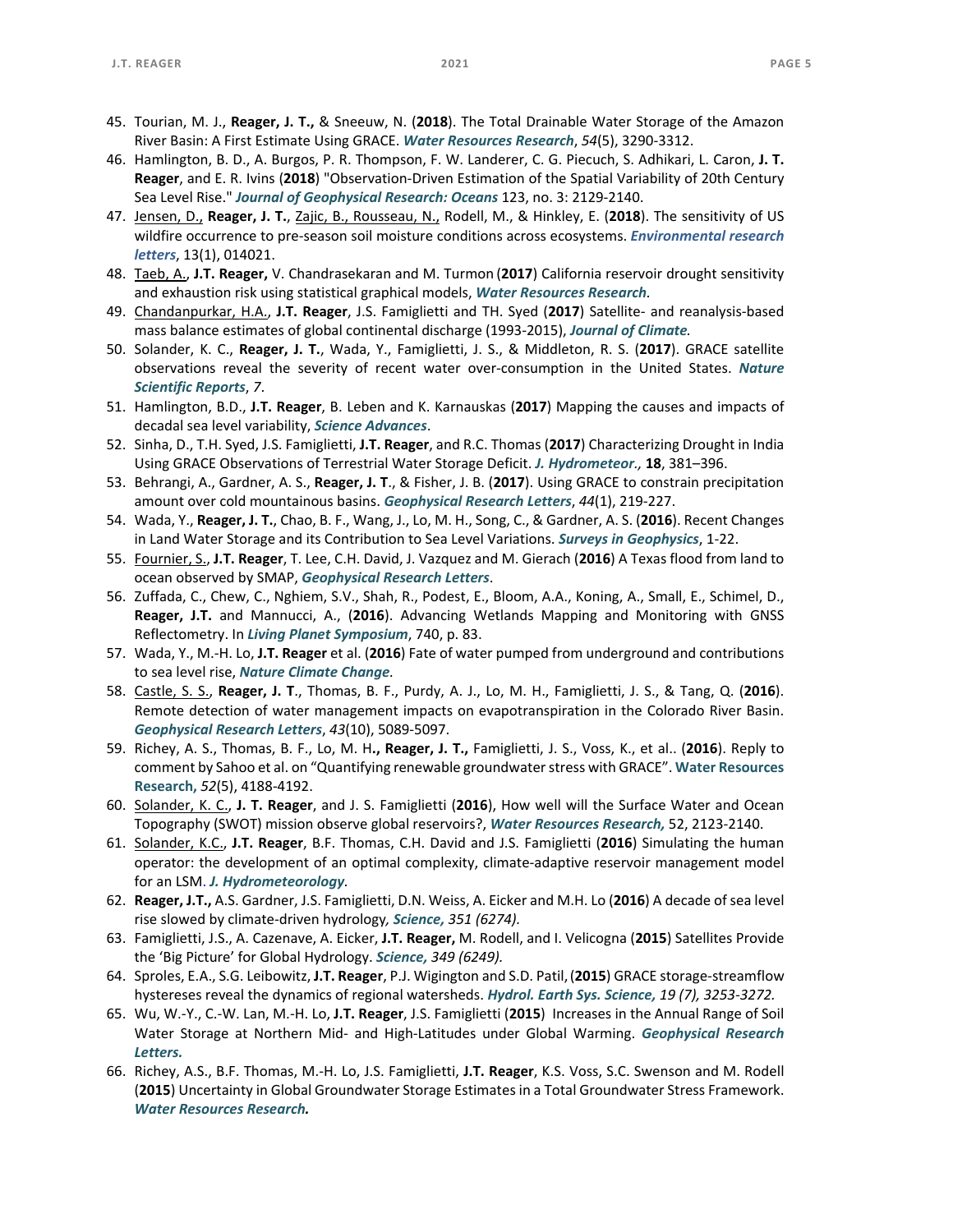- 67. Singh, R.S., **J.T. Reager** and N.L. Miller, J.S. Famiglietti (**2015**) Towards hyper‐resolution land surface modeling: The effects of fine‐scale model grid resolution on CLM4.0 simulations in the Southwestern US. *Water Resources Research, 50.*
- 68. Billah, M.M., J.L. Goodall, U. Narayand, **J.T. Reager**, V. Lakshmi, J.S. Famiglietti (**2015**) Evaluation of regional‐scale evapotranspiration estimates using GRACE observations of anomaly in terrestrial water storage: An application to South Carolina, USA. *Journal of Hydrology, 523, 574‐586.*
- 69. Bierkens, M.F.P., V.A. Bell, P. Burek, N. Chaney, L. Condon, C.H. David, A. de Roo, P. Döll, N. Drost, J.S. Famiglietti, M. Flörke, D.J. Gochis, P. Houser, R. Hut, J. Keune, S. Kollet, R. Maxwell, **J.T. Reager**, L. Samaniego, E. Sudicky, E.H. Sutanudjaja, N. van de Giesen, H. Winsemius and E.F. Wood (**2015**) Hyper‐ resolution global hydrological modeling: what's next? *Hydrological Processes, 29 (2), 310‐320.*
- 70. **Reager, J.T.,** A.C. Thomas, E.A. Sproles, M. Rodell, H.K. Beaudoing, B.‐L. Li, J.S. Famiglietti *(***2015**) Assimilation of GRACE terrestrial wáter storage observations into a land surface model for the assesment of regional flood potential. *Remote Sensing 7 (11), 14663‐14679*.
- 71. Castle, S.S., B.F. Thomas, **J.T. Reager**, M. Rodell, S.C. Swenson and J.S. Famiglietti (**2014**) Groundwater Depletion During Drought Threatens Future Water Security of the Colorado River Basin. *Geophysical Research Letters, 41, 5904–5911*.

^Highlighted in *Science, Editors' choice*, "Looking beneath the drying surface", August 2014.

- 72. Thomas, A.C., **J.T. Reager,** J.S. Famiglietti and M. Rodell (**2014**) GRACE‐observed water storage deficits for hydrological drought characterization*. Geophysical Research Letters, 41, 1537–1545.*
- 73. **Reager, J.T.**, B.F. Thomas and J.S. Famiglietti (**2014**) River basin flood potential inferred using GRACE gravity observations at several months lead‐time. *Nature Geoscience, 7, 588‐592.*  ^Highlighted in *Science,* "Gravity measurements can predict river flooding", July, 2014.
- 74. **Reager, J.T**. and J.S. Famiglietti (**2013**), Characteristic mega‐basin water storage behavior from GRACE. *Water Resources Research, 49, 3314–3329.*
- 75. **Reager, J.T.** and J.S. Famiglietti (**2009**), Global terrestrial water storage capacity and flood potential using GRACE. *Geophysical Research Letters, 36, L23402.*
- 76. Tilburg, C.E., M.M. Whitney and **J.T. Reager** (**2005**), The physics of blue crab larval recruitment in Delaware Bay: A model study. *Journal of Marine Research, 63, 2, pp. 471‐495.*

*(\* Mentored student/postdoc/researcher)* 

#### **OTHER PUBLICATIONS**

- 1. **Reager, J.T.** and 17 co‐authors (**2018**) The influence of Land Hydrology on Sea Level, chapter in WCRP report on Sea Level Rise, editor: Anny Cazenave.
- 2. Wada, Y., **Reager, J. T.**, Chao, B. F., Wang, J., Lo, M. H., Song, C. & Gardner, A. S. (**2017**). Satellite Altimetry‐Based Sea Level at Global and Regional Scales. In *Integrative Study of the Mean Sea Level and Its Components* (pp. 133‐154). Springer International Publishing.
- 3. Famiglietti, J.S., **J.T. Reager**, D. Wiese, M. Rodell, and 27 co‐authors (**2016**), *Water beneath the land surface: the holy grail of hydrologic sciences*, White paper to the National Academies of Sciences Decadal Survey, RFI2.
- 4. Manucci, T, C. Chew, A. Koenings, **J.T. Reager,** et al., (**2016**), *GNSS‐R reflections for global high resolution soil moisture*, White paper to the National Academies of Sciences Decadal Survey, RFI2.
- 5. Wiese, D., M. Watkins, C. Boening, F. Landerer, **J.T. Reager,** et al., (**2016**), *Observations of mass flux in the Earth System*, White paper to the National Academies of Sciences Decadal Survey, RFI2.
- 6. Lo, Min‐Hui, Jay Famiglietti, **J.T. Reager**, Matt Rodell and Sean Swenson (**2015**), *GRACE‐based estimates of global groundwater depletion* in Terrestrial Water Cycle and Climate Change: Natural and Human‐ Induced Impacts, AGU Geophysical Monograph Series, 22 pp., AGU press.
- 7. **Reager, J.T.** (**2015**), *The weight of a river basin: using gravity to predict floods* in International Water Power and Dam Construction, Global Trade Media*,* Volume 67, No. 4, April 2015, pp. 42‐45.
- 8. **Reager, J.T**. (**2012**), Terrestrial water storage across scales: Applications of the GRACE satellite mission for global hydrology. University of California, dissertation #3540046, 110 pp.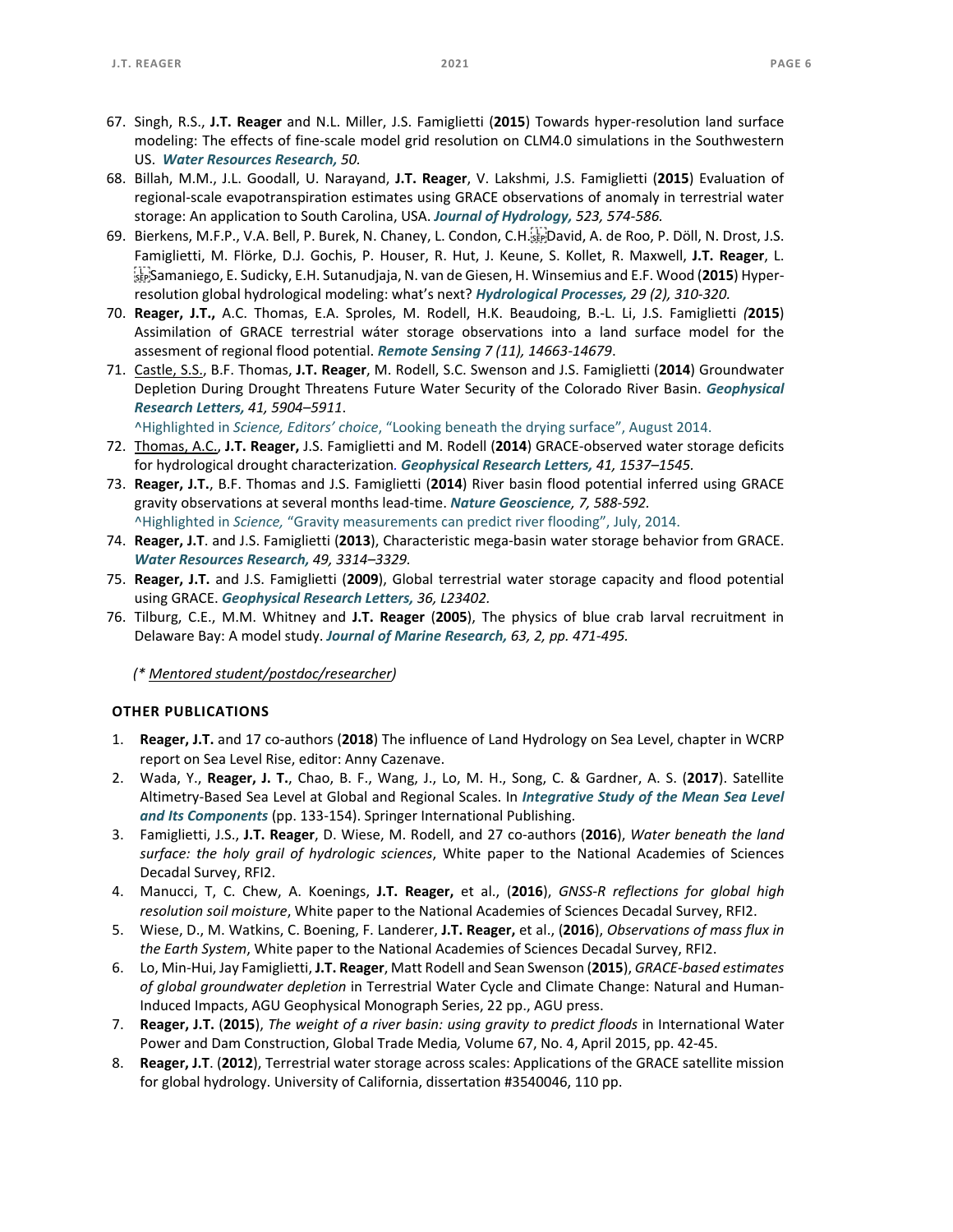9. **Reager, J.T.** (**2005**) The ingredients of sub‐tidal coastal sea level variability on the Mid‐Atlantic Bight, University of Delaware, Masters Thesis, 80 pp.

# **RECENT CONFERENCE PRESENTATIONS (***FIRST AUTHOR ONLY*)

- **Reager, J.T.**  and Pascolini‐Campbell, M. **(2020)** GRACE/GRACE‐FO to constrain regional to global Evapotranspiration , GRACE/GRACE‐FO Science Team Meeting 2020, Oct 2020, GSTM2020‐7.
- **Reager, J.T., K. Kim, Z. Liu (2020)** California's groundwater future: linking observations and models in the central valley, NASA ASP Water Resources Team meeting 2020, July 2020, Virtual.
- **Reager, J.T. (2019)** Hydrological predictors of fire danger: using satellite observations for monthly to seasonal forecasting. AGU Fall Meeting, San Francisco.
- **Reager, J.T.**  and Madeleine Pascolini‐Campbell (**2019**) Characteristic Spatio‐temporal scales of hydrologic extreme events. GRACE‐FO Science Team Meeting 2019, Pasadena CA.
- **Reager, J.T.,** K. Kim, T. Farr **(2019)** California's groundwater future: linking observations and models in the central valley, NASA ASP Water Resources Team meeting 2019, Portland.
- **Reager, J.T.,** S. Fournier, B. Dzwonkowski, J. Vazquez **(2018)** Using NASA's SMAP satellites to link the land and ocean water cycle. AGU Fall meeting, December 2018, Washington DC.
- **Reager, J.T.,** S. Fournier, B. Dzwonkowski, J. Vazquez **(2018)** SMAP to monitor river outflows into the coastal ocean. SUSMAP Science Team meeting, November 2018, Pasadena.
- **Reager, J.T.,** A. Singh, A. Behrangi **(2018)** Predicting the end of a drought. GRACE Science Team Meeting, October 2018, Potsdam.
- **Reager, J.T.,** B.D. Hamlington, D. Wiese, M. Lo, H. Chandanpurkar **(2018)** The influence of water cycle variability on sea level. AOGS meeting, June 2018, Honolulu.
- **Reager, J.T.**  David Wiese and B. Hamlington **(2018)**  Rapid sea level burst events and the limits of hydrology influences on sea level variability. AGU Ocean Sciences meeting, February 2018, Portland.
- **Reager, J.T. (2017)** Using NASA's GRACE and SMAP satellites to measure human impacts on the terrestrial water cycle. AGU Fall meeting, December 2017, New Orleans.
- **Reager, J.T.,** MJ Tourian and H. Macedo **(2017)** Measuring total (not anomalous) water storage with GRACE. GRACE science team meeting, December 2017, Austin.
- **Reager, J.T.** (**2016**) NASA hydrology: Satellite observations of the terrestrial water cycle. United Nations Conference of the Partied (COP‐22), November, Marrakech.
- **Reager, J.T.,** J. Famiglietti, C. David, H.E. Macedo, E. Beighley and A. Trefler (**2016**) Progress in the study of floods using GRACE. GRACE Science Team Meeting, October 2016, Potsdam, Germany.
- **Reager, J.T.,** J. Famiglietti, C. David, K. Andreadis, R. Basilio, A. Transgrund (**2016**) The Western States Water Mission: A high resolution hydrologic modeling and data integration platform. GEWEX North American Regional Hydroclimate Project Workshop, May 2016, Columbia.
- **Reager, J.T.,** A. Gardner, D. Wiese, A. Eicker, J. Famiglietti, M. Lo, I. Velicogna, Y. Wada (**2016**) The importance of land hydrology changes in sea level rise on decadal time scales: results from 2002‐ 2014 using GRACE. European Geophysical Union, Annual assembly, April 2016, Vienna.
- **Reager, J.T.,** J. Famiglietti, C. David, K. Andreadis, R. Basilio, A. Transgrund (**2016**) The Western States Water Mission: A high resolution hydrologic modeling and data integration platform. European Geophysical Union, Annual assembly, April 2016, Vienna.
- Reager, J.T., P. Rao, M. Turmon (2015) Towards robust uncertainty quantification in GRACE-based groundwater flux estimates. Invited talk, American Geophysical Union, Fall Meeting, December 2015, San Francisco.
- **Reager, J.T.,** J. Famiglietti, A. Gardner, D. Wiese, M. Lo, and A. Eicker (**2015**) Land contributions to sea level rise. NASA Sea Level Change Team meeting, November 2015, Lake Arrowhead.
- **Reager, J.T.,** D. Wiese, J. Famiglietti, A. Gardner, M. Lo, and A. Eicker (**2015**) GRACE‐based land mass trend estimation. NASA GRACE Science Team meeting, September 2015, Austin.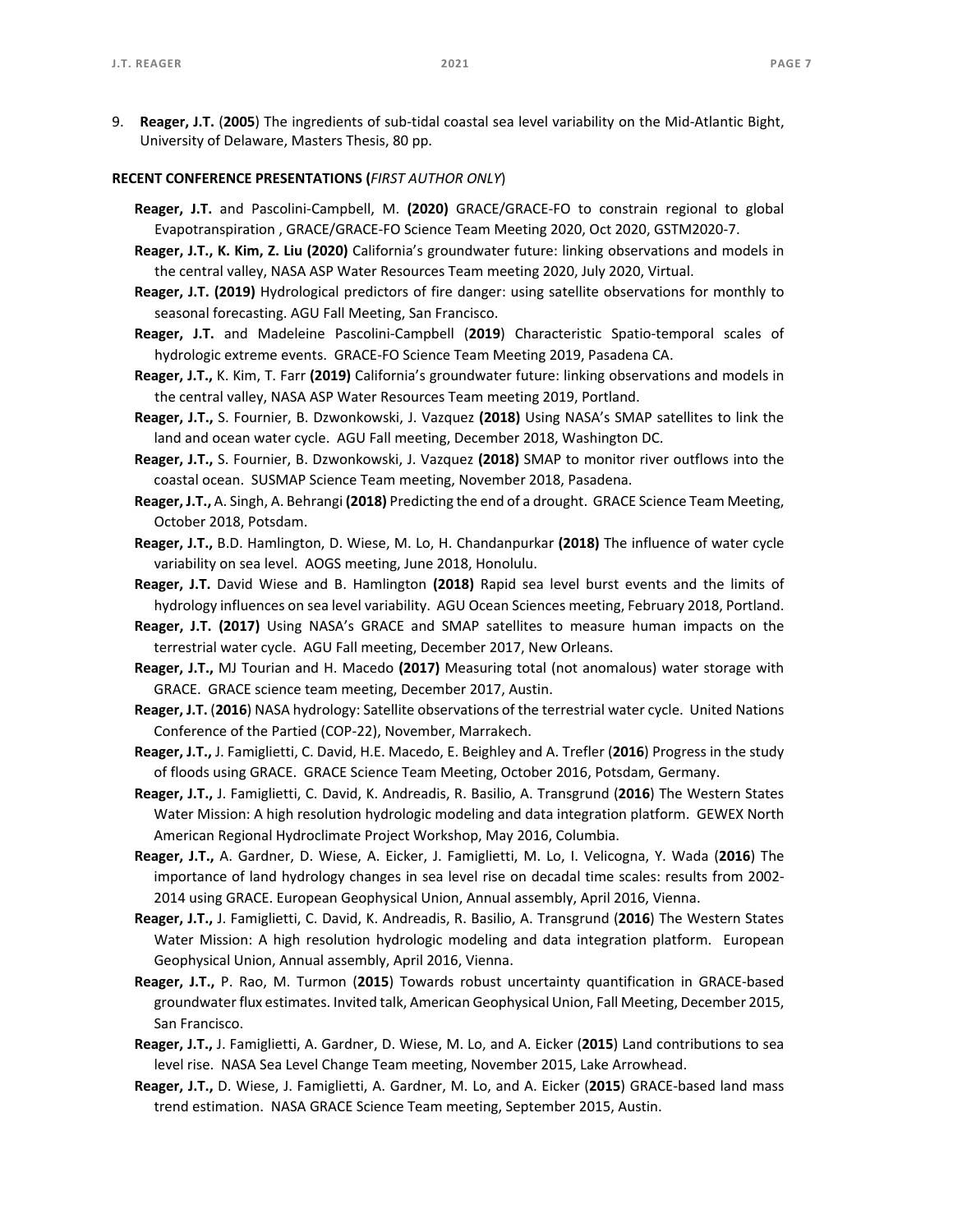- **Reager, J.T.,** J. Famiglietti, C. David, R. Basilio, A. Trangsrund, D. Waliser, D. Crichton and M. Gunson (**2015**), The Western States Water Mission: NASA cyberinfrastructure for the support of water resources management. CUAHSI Hydroinformatics Meeting, July 2015, Tuscaloosa.
- **Reager, J.T.** M.H. Lo and J.S. Famiglietti (**2014**), Effective global soil profile depth and water holding capacity inferred from GRACE time-variable gravity. American Geophysical Union, Fall Meeting, December 2014, San Francisco.
- **Reager, J.T**. S.S. Castle, B.F. Thomas, M. Lo, A.J. Purdy, M. Rodell and J.S. Famiglietti (**2014**) Assessing the impacts of water management on evapotranspiration in the Colorado River Basin. American Geophysical Union, Fall Meeting, December 2014, San Francisco.
- **Reager, J.T**., M.H. Lo, D.P. Chambers and J.S. Famiglietti (**2014**) Gravity observations show recent land contributions to sea level offset by hydrological cycle variability. American Geophysical Union, Ocean sciences meeting, February 2014, Honolulu.
- **Reager, J.T**., C. de Linage; M. Lo; K. Voss; S.C. Swenson; D.P. Chambers; M. Rodell; J.S. Famiglietti (**2013**) Emerging Soil and Groundwater Storage Trends from GRACE with Contributions to Global Mean Sea Level Rise, invited talk, American Geophysical Union, Fall meeting, December 2013, San Francisco.
- **Reager, J.T**., B.F. Thomas, E.A. Sproles and J.S. Famiglietti (**2013**) Gravity for floods: Applications of NASA's GRACE mission to detect, understand, and aid in prediction of large-scale flood events, American Geophysical Union, Fall meeting, December 2013, San Francisco.
- **Reager, J.T**., R.S. Singh, N. Miller, and J.S. Famiglietti (**2013**) Assimilation of groundwater data into a 1‐ km version of the CLM using DART, American Geophysical Union, Fall meeting, December 2013, San Francisco.
- **Reager, J.T**., B.F. Thomas, and J.S. Famiglietti (**2013**) Gravity for floods, invited talk, Joint GRACE/GEWEX meeting, NASA JPL, June 2013, Pasadena.
- **Reager, J.T**., S.C. Swenson, and J.S. Famiglietti (**2012**) Predictive capability of a gravity‐based flood potential, American Geophysical Union, fall meeting, December 2012, San Francisco.
- **Reager, J.T.,** M. Lo, J.S. Famiglietti and M. Rodell (**2012**) Effective global soil parameters from GRACE and impact on land‐surface simulations (poster), AGU Chapman conference, February 2012, Kona, Hawaii.
- **Reager, J.T.** and J.S. Famiglietti (**2011**) Characteristic basin water storage behavior using GRACE (poster), American Geophysical Union, Fall Meeting, December 2011, San Francisco.
- **Reager, J.T.** and J.S. Famiglietti (**2010**) Global Terrestrial Water Storage Response and Controls using GRACE (poster), AGU Fall Meeting, December 2010, San Francisco.
- **Reager, J.T.** and J.S. Famiglietti (**2010**) GRACE Science Team Meeting: Propagation of large‐scale hydrologic variability in Fourier space (poster), November 2010, GFZ, Potsdam, Germany.

### **INVITED SEMINARS, WORKSHOPS AND TEACHING**

*Land surface and Water Storage:* Lecturer, NASA CCS Summer School, Pasadena (remote), August 2021. Water Science at NASA: Measuring Earth's resources for life from outer space, Invited Lecture, World

Water Day Rivers in Spring, GLOBE Italia, Mantova, Italy, March, 2021.

- *Hydrology Frontiers: A vision for the next 10‐20 years,* Invited Lecture, Resnick Institute on sustainability workshop on future research directions, Caltech, March, 2020.
- *Remote Sensing of the Terrestrial Water Cycle,* Invited Department Lecture, Missouri University of S&T, Geophysics Department, Feburary, 2020.
- *Climate change solutions,*  Invited panel member, Climate Change and Peace Building Conference, University of California, Irvine, February 2020.
- *Climate Change Science*, Invited Keynote Lecture, Orange County Climate Change Solutions Workshop, February, 2020.
- NASA satellites monitor global freshwater resources, Invited keynote Lecture, 52<sup>nd</sup> annual meeting on Planetary Emergencies, Erice, Sicily, Italy, August 2019.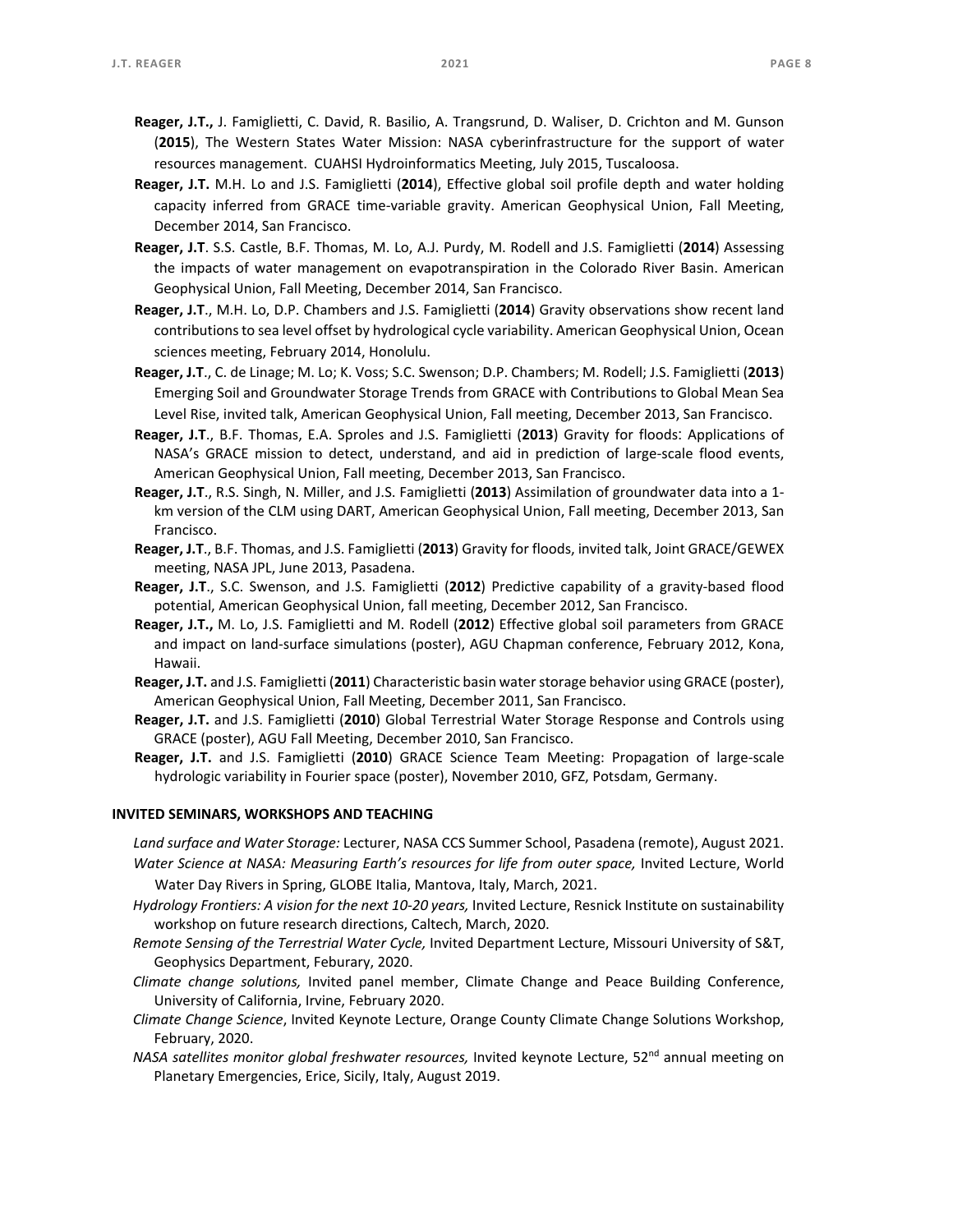- *GRACE for groundwater monitoring*, Invited UNESCO GRAPHIC training workshop, Iguaçu Falls, Brazil, June 2019.
- *The use of hydrology observations to constrain models,* Invited Lecture for NASA Global Modeling and Assimilation Office (GMAO), April, 2019.
- *Using Satellites to measure water*, Invited Lecture for Montana State University Earth Science Seminar Series, February 2019.
- *NASA hydrology: satellite observations of water using gravity,*  Instructor for 2018 JPL/Caltech CCS Summer School, Caltech, Pasadena, August, 2018.
- *GRACE gets used for hydrology,*  Invited Speaker for GRACE‐FO launch event, Vandenburg AF Base, Lompoc, May, 2018.
- *NASA hydrology: satellite observations of water using gravity*, Instructor for 2017 JPL/Caltech CCS Summer School, Caltech, Pasadena, August, 2017.
- *NASA Earth Science Partnerships workshop: groundwater monitoring strategies for Niger.*  Invited speaker, workshop on groundwater strategies. Niamey, Niger, July 2017.
- *NASA/CUAHSI remote sensing hydrology workshop: satellite observations of the terrestrial water cycle from GRACE, SMAP and SWOT*, keynote speaker and lead organizer for CUAHSI workshop on tools and methods in satellite hydrology. Boston, Massachusetts, April, 2017.
- *Healing The World We Live In.* Presenter for the 2017 Aspen Challenge, a program of the Aspen Institute, Philadelphia, January, 2017.
- *The Water Cycle from Space, and other seminars (training),* Appointed speaker at the US Delegation of the United Nations COP‐22, Marrakech Morocco, November 2016.
- *NASA hydrology: satellite observations of water using gravity*, Speaker for 2016 JPL teacher training workshop, Jet Propulsion Lab, Pasadena, November, 2016.
- *NASA hydrology: satellite observations of the terrestrial water cycle*, keynote speaker and lead organizer for CUAHSI workshop on tools and methods in satellite hydrology. Tucson, Arizona, March, 2016.
- Applications of NASA's GRACE satellite mission for land surface hydrology, Invited lecture for UC Santa Barbara, Department of Geography seminar series. Santa Barbara, California, February, 2016.
- *NASA hydrology: satellite observations of droughts floods and water resources,* Keynote speaker for 2016 Steamboat Weather Summit, Steamboat Springs, Colorado, January, 2016.
- *The gravity of water: "weighing in" on Earth's changing water resources,*  Invited lecturer for NASA Museum Alliance partners Earth science workshop. NASA Jet Propulsion Laboratory, August, 2015.
- *Using NASA observations to weigh Earth's changing water resources.*  Keynote presenter, 19th NASA GLOBE Annual Partners Meeting. Los Angeles, July 2015.
- *Closing the gap between the water we need and the water we use.* Presenter for the 2015 Aspen Challenge, a program of the Aspen Institute, Cesar Chavez Learning Academies, January, 2015.
- *Using Gravity to understand water*. Keynote speaker for *"*Our Instrumented Earth": Aquarium of the Pacific 2014 teacher training workshop, at NASA Jet Propulsion Laboratory, October 2014.
- *Surface and groundwater impacts of the current California drought,* invited talk and panel at San Gabriel Valley Water Forum, Pomona, CA, October, 2014.
- *An introduction to NASA's GRACE mission*. Primary speaker for *"*Our Instrumented Earth": Aquarium of the Pacific 2013 teacher training workshop, at NASA Jet Propulsion Laboratory, October 2013.
- *GRACE and our most precious resource,*  Invited lecturer for NASA Museum Alliance partners Earth science workshop. NASA Jet Propulsion Laboratory, April, 2013.
- *Precipitation Formation*  and *Streamflow Generation*. 2 Guest lectures, UC Irvine ESS 232, Terrestrial Hydrology, Winter, 2013.
- *California's changing water resources.*  Invited lecturer, UC Irvine ESS 60B, Local and regional environmental issues, Winter, 2013.
- *Southern CA Tribal Listening & Strategy Session on Environmental Issues.* UC Irvine Environment Institute, Irvine, CA, October 2012.
- *A chronology of water in the Southwest: Past, present and future of a valuable resource*. Keynote speaker for Drylands Design Conference. Arid Lands Institute, Burbank, CA, March 2012.
- *"Weighing in" on Earth's changing water resources*. Invited lecturer for Osher Lifelong Learning Institute, OLLI classroom, Irvine, CA, December 2011.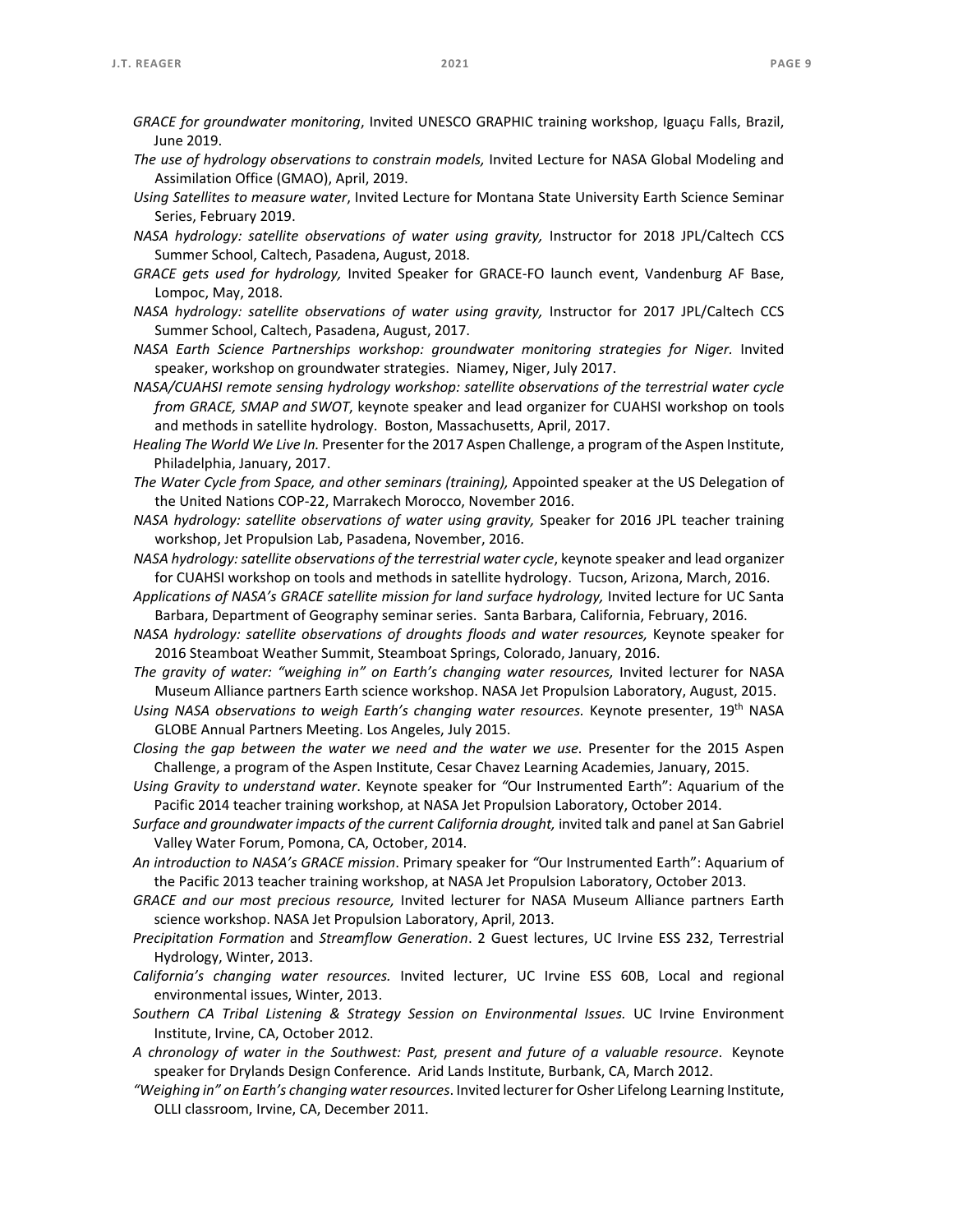- *GRACE: weighing Earth's water from space.* Invited instructor for International Space University, 2011 Summer Space Studies Program. Infeldgasse Campus, Graz, Austria, July 2011.
- *Using GRACE for groundwater*. Invited workshop leader for the UNESCO‐IHP GRAPHIC training course on methods for the study of groundwater dynamics. Tozeur, Tunisa, November 2010.
- *Joint UCI‐JPL Study of Satellite data for Water Resources*. Invited lecturer for Osher Lifelong Learning Institute, OLLI classroom, Irvine, CA, September 2010.

Teaching Assistant, UC Irvine, Irvine, CA, USA Oceanography: ESS 3 [fall, 2009]

| GIS for Earth Sciences: ESS 134 [winter, 2008] |  |  |              |  |
|------------------------------------------------|--|--|--------------|--|
| Data Analysis: ESS 116                         |  |  | [fall, 2008] |  |

### **PROFESSIONAL SERVICE**

- *Lead Author*: Community Assessment Report for NASA Designated Observable Study for future Mass Change
- *Science Advisor:* Caltech Data to Discovery summer program (https://datavis.caltech.edu)
- *Chair and Primary convener*, Science utilization of GRACE/GRACE‐FO in hydrology, oral and poster session, AGU Fall Meeting, 2018‐2021.
- *Convener*, Global water cycle Observations and modeling, oral and poster session, AGU Fall Meeting, 2018‐2021.
- *Hydrology applications team:*  NASA Designated Observable Study for future Mass Change mission [2020]
- *Hydrology team lead:* NASA Designated Observable Study for future Surface Deformation and Change mission [2020]
- *Science Advisor:*  NASA DEVELOP program project with the US DWR: Using satellite and in‐situ approaches to monitor groundwater changes in Southern California, [2020];
- *Presenter/organizer*, GRACE for groundwater monitoring, UNESCO GRAPHIC training workshop, Iguaçu Falls, Brazil, June 2019.
- *Lead author*, Land contributions to sea level, chapter in WCRP report on global sea level rise, 2018.
- Lead Organizer, 2<sup>nd</sup> annual GRACE applications working group meeting, at GRACE science team meeting, Austin, October, 2017.
- *Lead organizer and presenter,* 2nd annual NASA Applied Sciences/CUAHSI workshop on 'Methods and tools in satellite hydrology'. CUAHSI HQ, Boston, April 2017.
- *Presenter,*  IPCC Conference of the Parties (COP‐22), NASA Earth Sciences, Marrakech, Morrocco, November 2016.
- Lead organizer: Workshop on hydrologic applications of GNSS-reflectometry, NASA Jet Propulsion Laboratory, June 2016.
- *Lead author,* National Academies Decadal Survey, RFI2: Water beneath the land surface. Submitted May 15, 2016.
- *Lead organizer and presenter,*  CUAHSI workshop on 'Methods and tools in satellite hydrology'. Biosphere 2, Tuscon, March 2016.
- *Co‐convener,*  Observations of the mass contributions to sea level from glaciers, ice sheets and hydrology. Lead Convener: Isabella Velicogna. AGU Fall meeting, December 2015, San Francisco.
- Organizer, JPL Water cycle frontiers workshop, Jet Propulsion Laboratory, September 21‐22, 2015, Pasadena.
- *Group leader,* Hyper-resolution land surface modeling collaborative, Working Group I: Test case creation. [2014‐2017]
- *Science Advisor:* 
	- o NASA DEVELOP program project with the US Forest Service: Using GRACE‐derived water and soil moisture products for fire severity forecasting in the Western United States, [2014‐2015];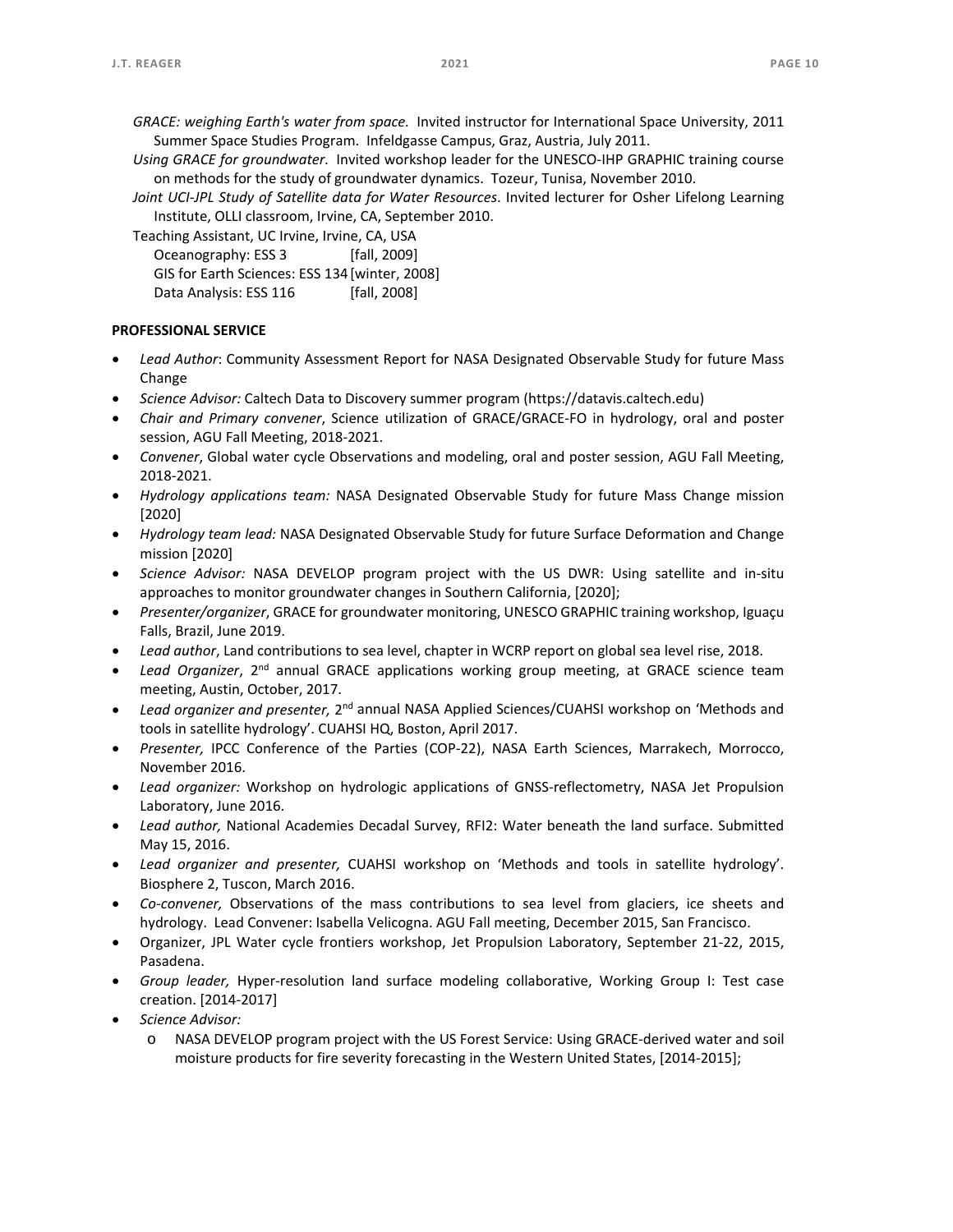- o NASA DEVELOP program project with the National Weather Service: Using NASA Satellites to assess the state of the 2012‐2016 California Drought and the effects of the 2015‐2016 El Nino [2016].
- *Journal Reviewer:*  Geophysical Research Letters, Water Resources Research, Journal of Hydrology, Journal of Geophysical Research, Surveys of Geophysics, Climate Dynamics, Remote Sensing.
- *Proposal reviewer:* NASA ROSES (panels for water and applied sciences programs), IAGS

# **MENTORING, STUDENT SUPERVISION AND GRADUATE COMMITTEE PARTICIPATION**

- Andrew Mullen, Montana State Univ., masters student, summer intern, 2021.
- Anna Boser, UC Santa Barbara PhD student, summer intern, 2021.
- Dr. Juhi Huda, JPL Postdoc, for NASA GRACE‐FO science team 2020/2021.
- Angela Enriquez, Cal State LA, masters degree committee member, advisor: JJ Li 2019/2020.
- Dr. Paul Levine, JPL Postdoc, for NASA GRACE science team and water/carbon interactions 2020/2021.
- Dr. Kyra Kim, NASA NPP Fellow, Combining InSAR, GRACE and groundwater modeling in California's Central Valley 2019/2021.
- Chelsy Salas, Cal State LA, masters degree committee member, advisor: H.C. Ye 2019/2020.
- John Salguero, Cal State LA, masters degree committee member, advisor: JJ Li 2019/2020.
- Jessica Kromer, Cal Sata LA, masters degree committee member, advisor: H.C. Ye 2019/2020.
- Dr. Madeliene Pascolini‐Campbell, NASA NPP Fellow, for using satellites to measure human impacts on the water cycle 2019/2021.
- Dr. Hrishikesh Chadanpurkar, JPL postdoc, for NASA SLCT and OSTST, 2018‐2021.
- Dr. Alka Singh, JPL/Caltech Postdoc, for the project GRACE for drought monitoring, 2017/2019.
- Robin Sehler, student at Cal State LA, NASA STEM program, JPL intern, 2017/2018.
- Dr. Victoria Meyer, JPL/Caltech Postdoc for GRACE and ecosystem drought resilience (2017‐2019)
- Dr. Alireza Farhamand, JPL/Caltech Postdoc for the JPL Fire Danger Assesment System (2016‐2020)
- Dr. Dimitrios Stampoulis, JPL/Caltech Postdoc for the JPL Water Initiative (2016‐2017)
- Joseph Lucey, Cal State LA, NASA STEM program, JPL intern, 2016/2018.
- Armeen Taeb, California Institute of Technology, PhD Computer Science, expected 2018.
- Aaron Trefler, NASA STEM engagement program, JPL summer intern, 2016.
- Justin Lawrence, NASA DEVELOP program, JPL summer intern, 2016.
- Lauryn Gotkowski, NASA DEVELOP program, JPL summer intern, 2016.
- Hrishikesh Chandanpurkar, University of California, Irvine, PhD Earth System Science, 2016.
- Heloisa Macedo, M.S. student, Northeastern University, M.S. Civil Engineering, 2016.
- Jinny Lee, Cal State LA, M.S., Geology, 2016.
- Nick Rousseau, NASA DEVELOP program, JPL summer intern, 2015.
- Brittany Zajic, NASA DEVELOP program, JPL summer intern, 2015.
- Daniel Jensen, NASA DEVELOP program, JPL summer intern, 2015.
- Karen An, undergraduate intern, University of California, Irvine, B.S. Computer Science, 2013.

# **RESEARCH FEATURED IN THE MEDIA**

Interview on California Drought, Univision, August 2021.

CBS Sunday Morning: *What the megadrought means to the American West*, News program interview, July 2021. (https://www.youtube.com/watch?v=K9hUNufKIKw)

Interview on California Groundwater: Univision, 2019.

Interview on California Groundwater: KNBC LA, 2019.

Interviewed for: *The River's End*, Documentary Feature film, release expected 2020.

NASA/JPL press release: using gravity to forecast fire occurrence, January, 2018.

News Story: Lumps, Bumps and Gravity, NASA Climate website, September 14, 2017.

(https://climate.nasa.gov/news/2628/lumps‐bumps‐and‐gravity‐space‐scales‐weigh‐planet‐earth/)